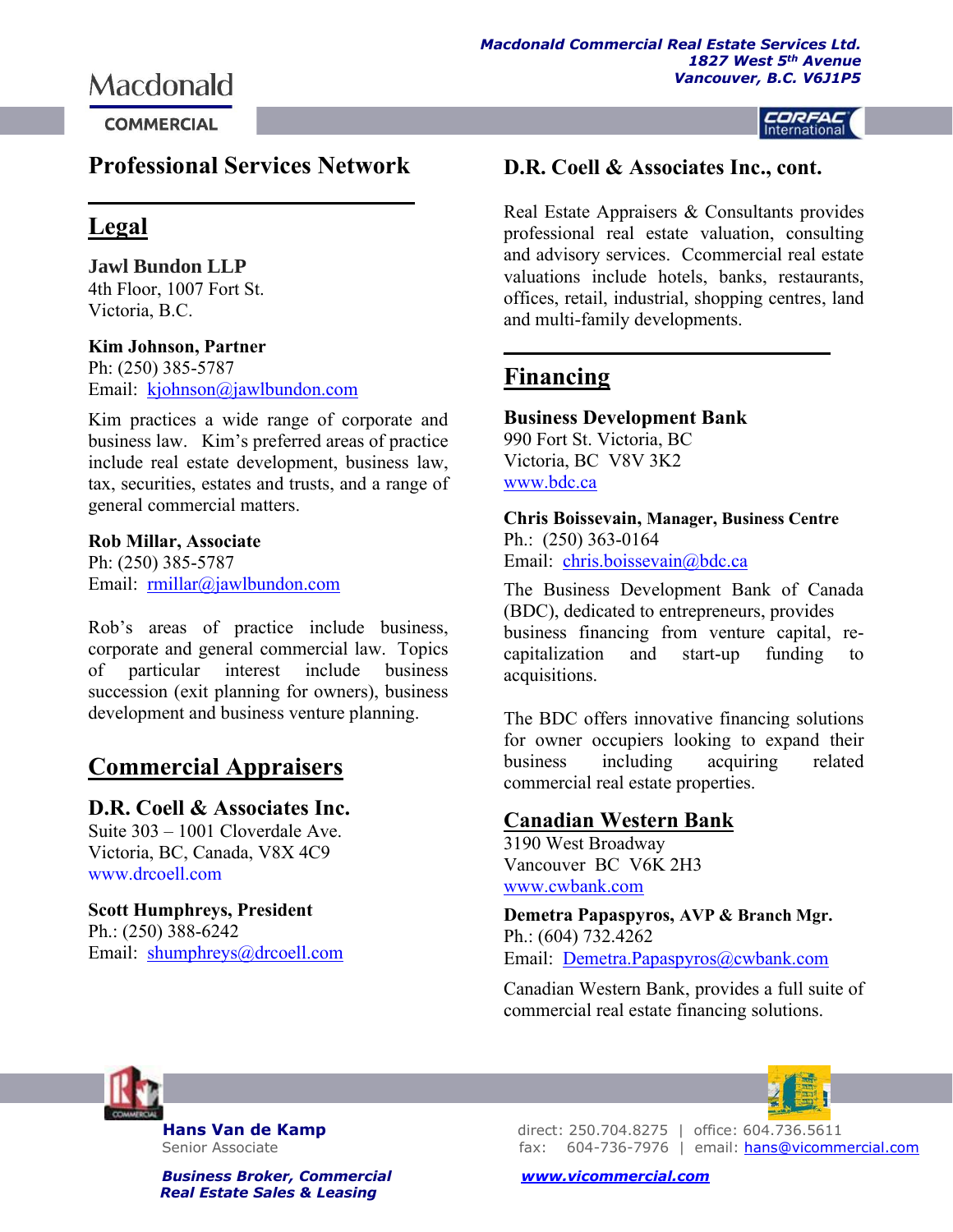#### **COMMERCIAL**

## **Canadian Western Bank, cont.**

Canadian Western helps companies with borrowing needs between \$200,000 and \$50 million. They specialize in term loans, operating loans, construction loans and lease financing.

#### **Roynat Capital**

2320 - 650 West Georgia St., Vancouver, BC V6B 4N8 [www.roynat.com/capital](http://www.roynat.com/capital)

### **Michael Hopp, Associate**

**Serving Vancouver Island** Mobile: (778)980-4924 Email: [michael.hopp@roynat.com](mailto:michael.hopp@roynat.com)

From capital financing, asset based lending, to equity funding, Roynat provides alternative financing solutions to Canadian businesses. Incorporating flexible lending options in terms of leverage, amortization, type of commercial property, etc., Roynat approaches each opportunity with a fresh perspective to create innovative capital solutions tailored to unique needs.

#### **Scotiabank Commercial Lending**

702 Yates St, Victoria, BC, Canada V8W 1L4 [http://www.scotiabank.com](http://www.scotiabank.com/ca/en/0,,4672,00.html)

For Victoria & Duncan**: Patrick Robbins, Sr. Client Relations Mgr.**  Ph. (250) 298-4403 Email: [patrick.robbins@scotiabank.com](mailto:patrick.robbins@scotiabank.com)

For Central & North Vancouver Island: **Michael Hovey, Sr. Client Relations Mgr.** Ph.: (250) 390-5995 ext 4801 Email: [mike.hovey@scotiabank.com](mailto:mike.hovey@scotiabank.com)

CORFAC International

## **Scotiabank, cont.**

Scotiabank delivers customized financing solutions to address all manner of commercial real estate financing including land acquisition and servicing, construction finance, multiresidential mortgages, commercial mortgages, liquidity needs and income property lending.

**\_\_\_\_\_\_\_\_\_\_\_\_\_\_\_\_\_\_\_\_\_\_\_\_\_\_\_\_\_\_\_\_\_**

# **Accounting**

### **Bradley & Jacoby**

732 Caledonia Ave Victoria, BC V8T 1E5 <http://www.bradleyandjacoby.biz/>

#### **James Jacoby, Principal**

Ph. (250) 370-2191 Email: [james@bradleyandjacoby.com](mailto:james@bradleyandjacoby.com)

Bradley & Jacoby provides guidance to individuals, small to medium-sized business owners and corporations on a wide range of financial matters. Services include financial management, business valuations, consulting purchasers and sellers of businesses and a variety of other accounting solutions.

#### **Hutcheson & Company**

1137 Yates St #200, Victoria, BC V8V 3N1 <http://www.hutcheson.ca/>

**Ammo Baines, Principal** Ph.: (250) 381-2400 Email: [ammo@hutcheson.ca](mailto:ammo@hutcheson.ca)

Hutcheson & Co. provides personal and corporate tax, accounting and advisory services. Focused on developing tax planning strategies for individuals and corporations, services include creating a tax a tax plan for each specific situation.



 *Business Broker, Commercial [www.vicommercial.com](http://www.vicommercial.com/) Real Estate Sales & Leasing*



**Hans Van de Kamp direct: 250.704.8275 | office: 604.736.5611** Senior Associate fax: 604-736-7976 | email: [hans@vicommercial.com](mailto:hans@vicommercial.com)